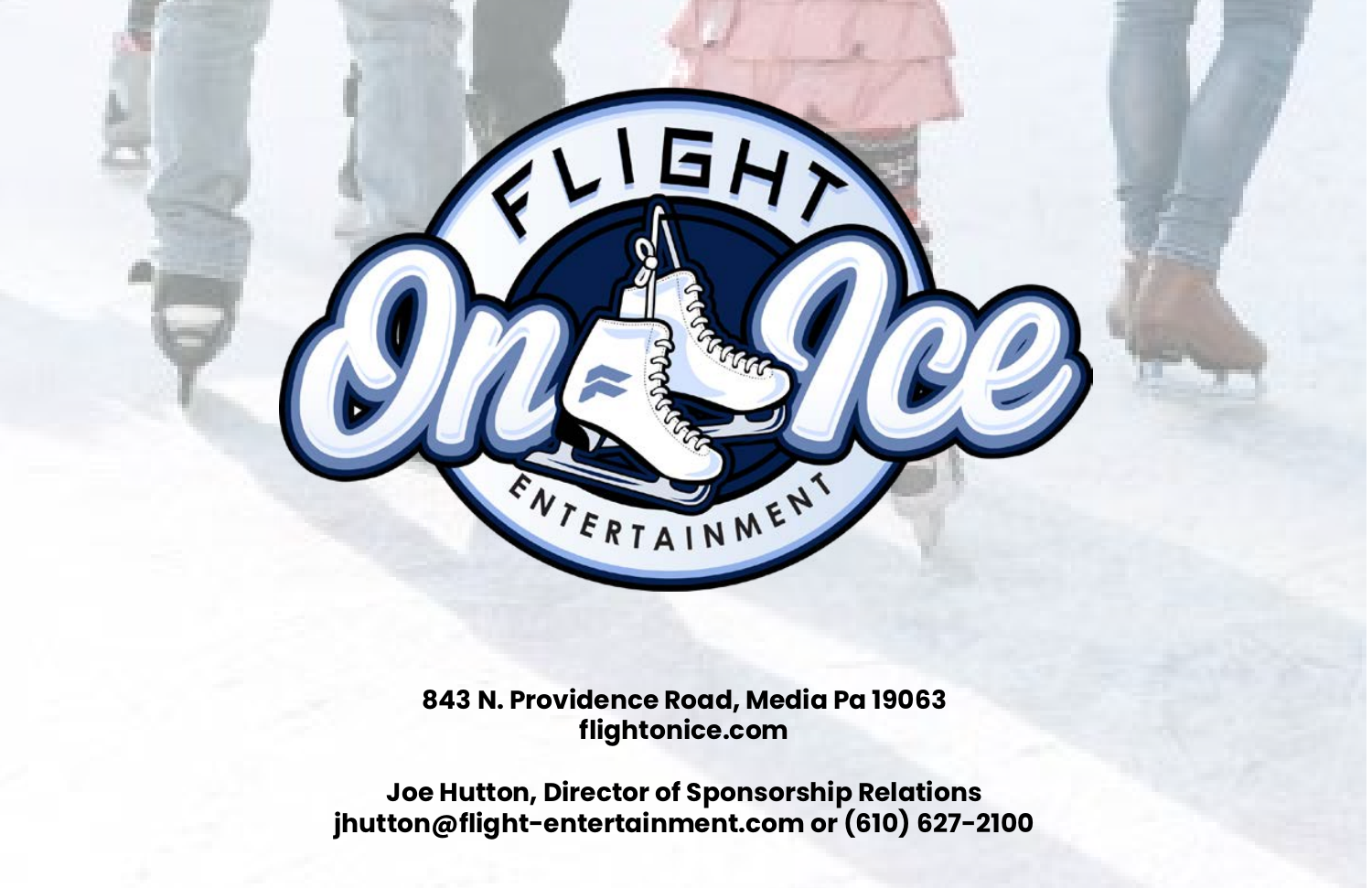Hi there,

Flight on Ice, in partnership with The Delaware County Veterans Memorial Association, are excited to announce that our outdoor skating rink will return to Edgmont, PA this November for the upcoming 2022-23 season. We would like to take this moment to thank you for your previous support and for taking a chance on us last year during our inaugural season.

We learned a lot from our first year and have worked tirelessly these past few months planning to make our rink the area's premier winter attraction and a must visit destination, all while supporting a great cause. We feel strongly that our changes, additions and improvements, along with the awareness and good will we established in the community from last year ensures exponential growth in ticket sales and overall sponsorship exposure for this coming season.

One notable addition for this year, we have added the role of Director of Partnership Relations to our team. We'd like to take the opportunity to introduce you to Joe Hutton. Joe is new to the Flight Team and brings over two decades of experience in customer relations management. Joe will work directly with you and your team, ensuring you a white glove experience from beginning to end.

Also this season, we are offering a more well-rounded selection of sponsorship packages that can be customized to fit your needs. Joe will work directly with you to maximize exposure for your brand through the execution of coordinated marketing deliverables or you can choose more traditional a-la-carte opportunities to better fit your budget.

As a marketing based entertainment company, we understand that driving traffic during the winter months can be challenging with families hunkering down and most attractions closed for the season. Our skating rinks provide families a compelling reason to venture outside even on the coldest of days. As you have seen already, we put an emphasis on building a sense of community and we are fully committed to enhancing the overall experience to capture our audience and keep them coming back for years to come.

Our goal is to build a long term mutually beneficial relationship with your organization while taking our revenue driving concept and connecting your business with the community to exponentially increase awareness and exposure for your brand.

Joe will be reaching out to you in the coming weeks to discuss sponsorship options or you can contact him anytime at (610) 505-3452 or jhutton@flight-entertainment.com. In the meantime, please take a moment to review our offerings in the enclosed packet.

### Thank you again for your time and consideration!

Jon Schaffer Owner Flight Entertainment & Schaffer Sounds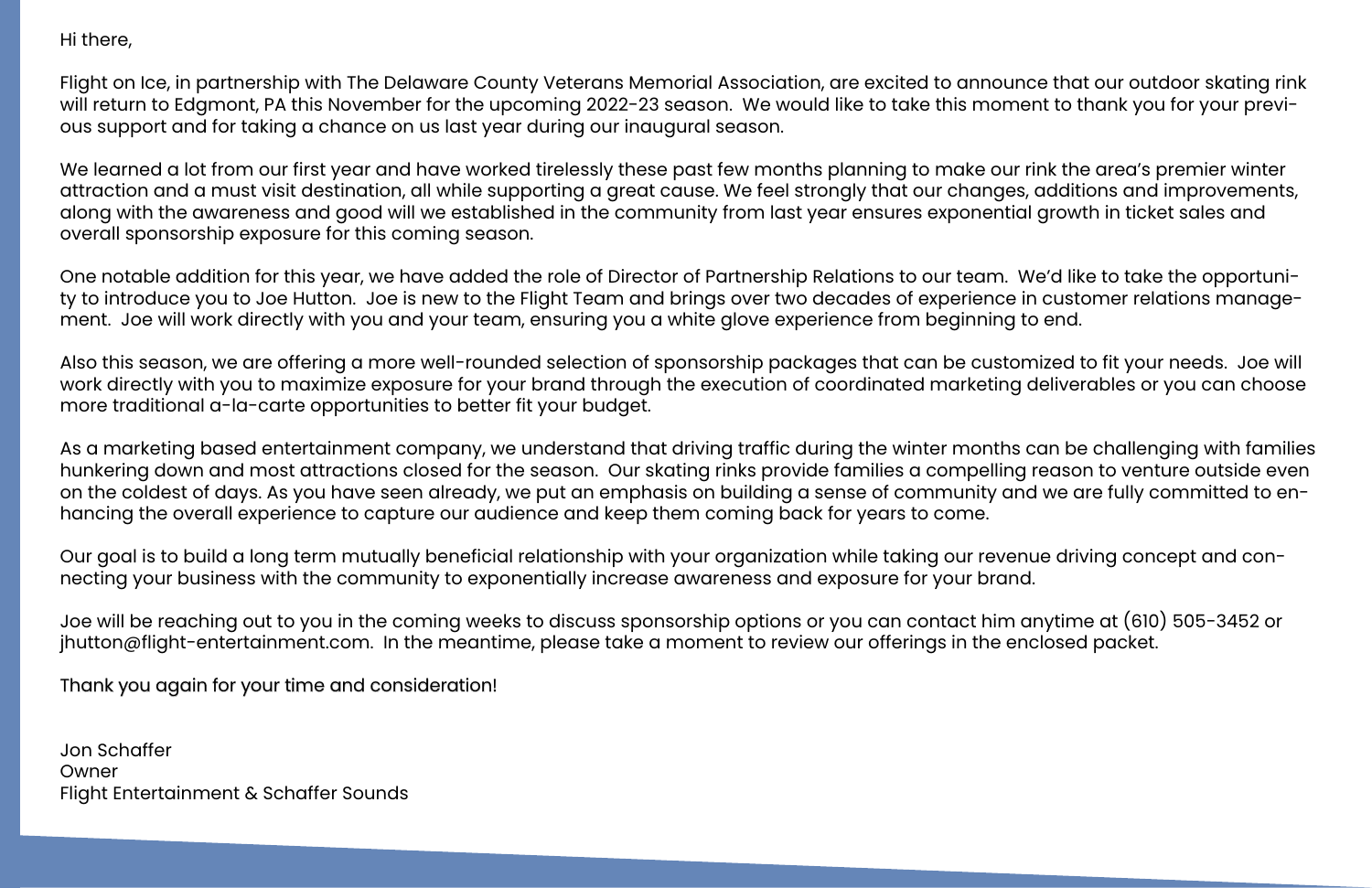## **ABOUT FLIGHT**

Flight Entertainment Group is a premium concept and event company that excels in end-to-end entertainment solutions and strategies for municipalities, corporations, venues, casinos and destination resorts.

Founded in 2013, Flight Entertainment was formed as an elevated and ever growing affiliate brand for Greater-Philadelphia's Schaffer Sound Productions Inc., which has been in business since 1977 and continues to thrive today. Through their unique offerings and expertise, both companies have proven resilient even during the toughest of times for the hospitality and entertainment industries.

Flight has produced many successful outdoor concepts and is proud to introduce you to its seasonal Flight on Ice Skating Rink Experience which launched in November of 2020 during the height of the pandemic. This versatile rink concept, which has grown exponentially since its inception, can stand alone as an outdoor attraction or can be customized to fit perfectly as an amenity for an already established retail location or existing winter themed destination.

Our mission is to build a long term, mutually beneficial relationship with you and your organization by offering next level experiential concepts that connect businesses and consumers in a family friendly environment. We strategically design our product offerings to drive massive consumer traffic, brand awareness and revenue growth, inevitably increasing your bottom line.

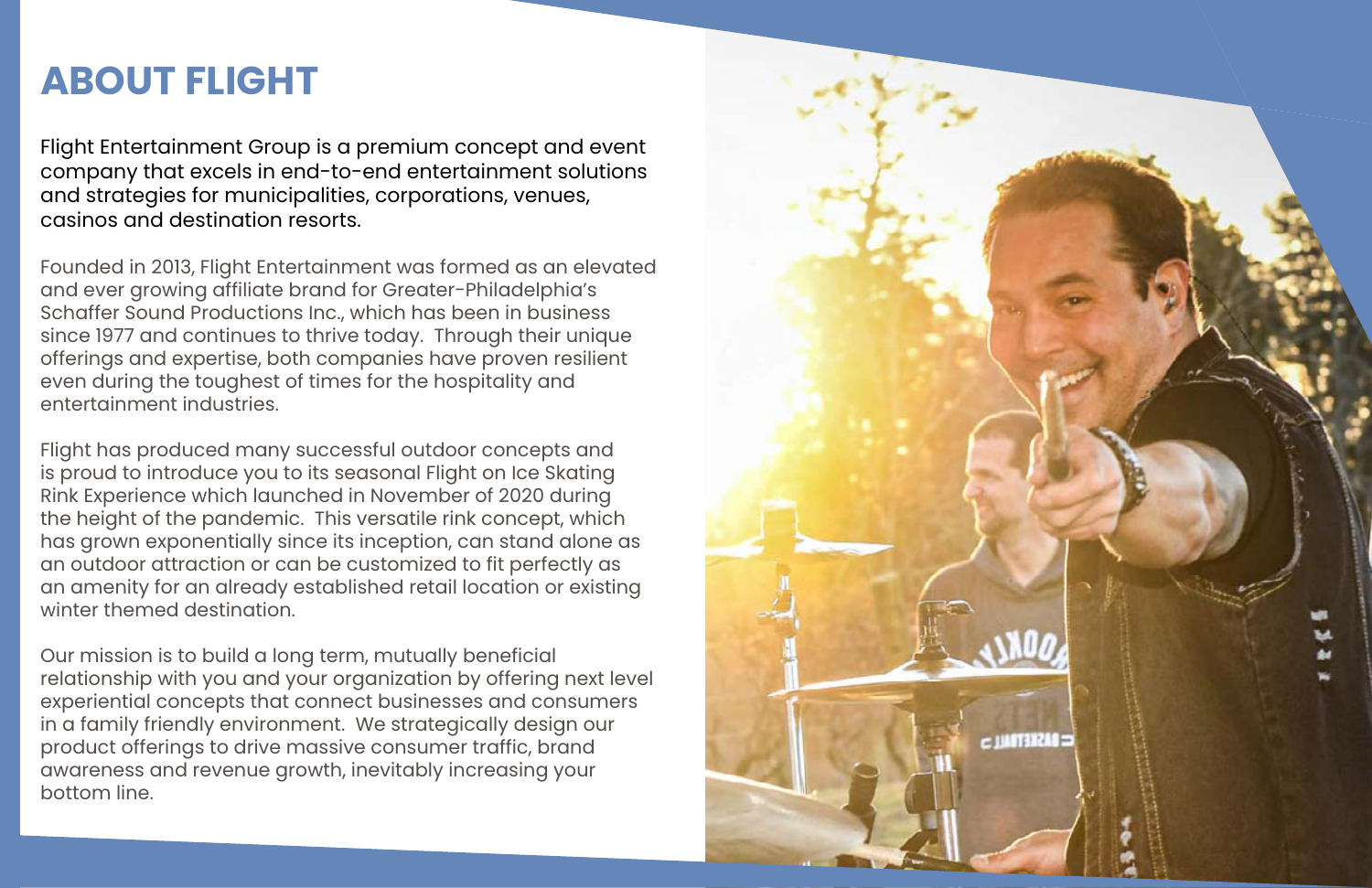# **NEXT LEVEL ENTERTAINMENT**

With Schaffer Sounds and its 40+ years experience as an affiliate company, we make providing premium entertainment and creative programming a priority at all Flight on Ice locations. Every rink comes fully equipped with a professional audio system with over 10,000 holiday and party favorites, a big screen LED TV and lighting displays that make the ice glow in the dark. Whether we have The Frozen Sisters ringing in our annual Noon Year's Eve Party on ice or a Silent Skate under the stars with our patented 3 DJ Silent Headphone Party, you can be assured a unique next level experience every visit keeping customers coming back time and time again.

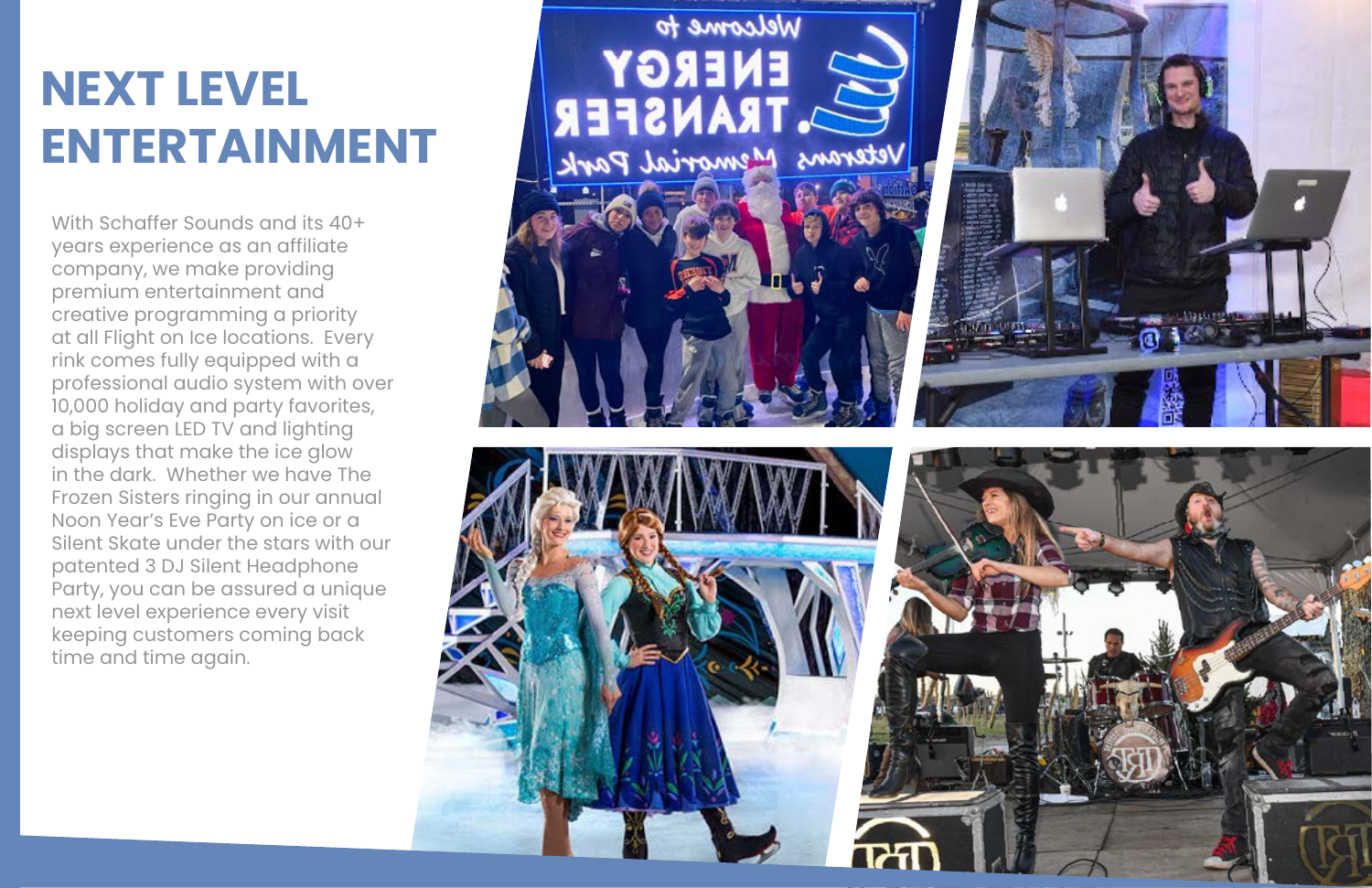# **OUR RINK**

Whether our rink is a stand alone outdoor attraction or an amenity experience to add lift to an already established retail, resort or winter destination, our rinks give skaters of all ages and skill levels a rare opportunity to skate on a real professional ice surface under the open sky and in a safe environment. Our energy efficient, eco-friendly and temporary pop-up rinks can be built and taken away in a matter of days and although the standard rink size is 60x100 feet, it can be customized to fit virtually any space requirement.

Our ultra modern design, branded rink packages and robust entertainment programs separate us from all competition with notable features such as clear boards, compact sized chiller units, new adjustable skates & training options, ambient mood lighting, professional audio systems, customized holiday & party playlists, large LED video screens, silent headphone rentals, characters on ice, themed events & much more.







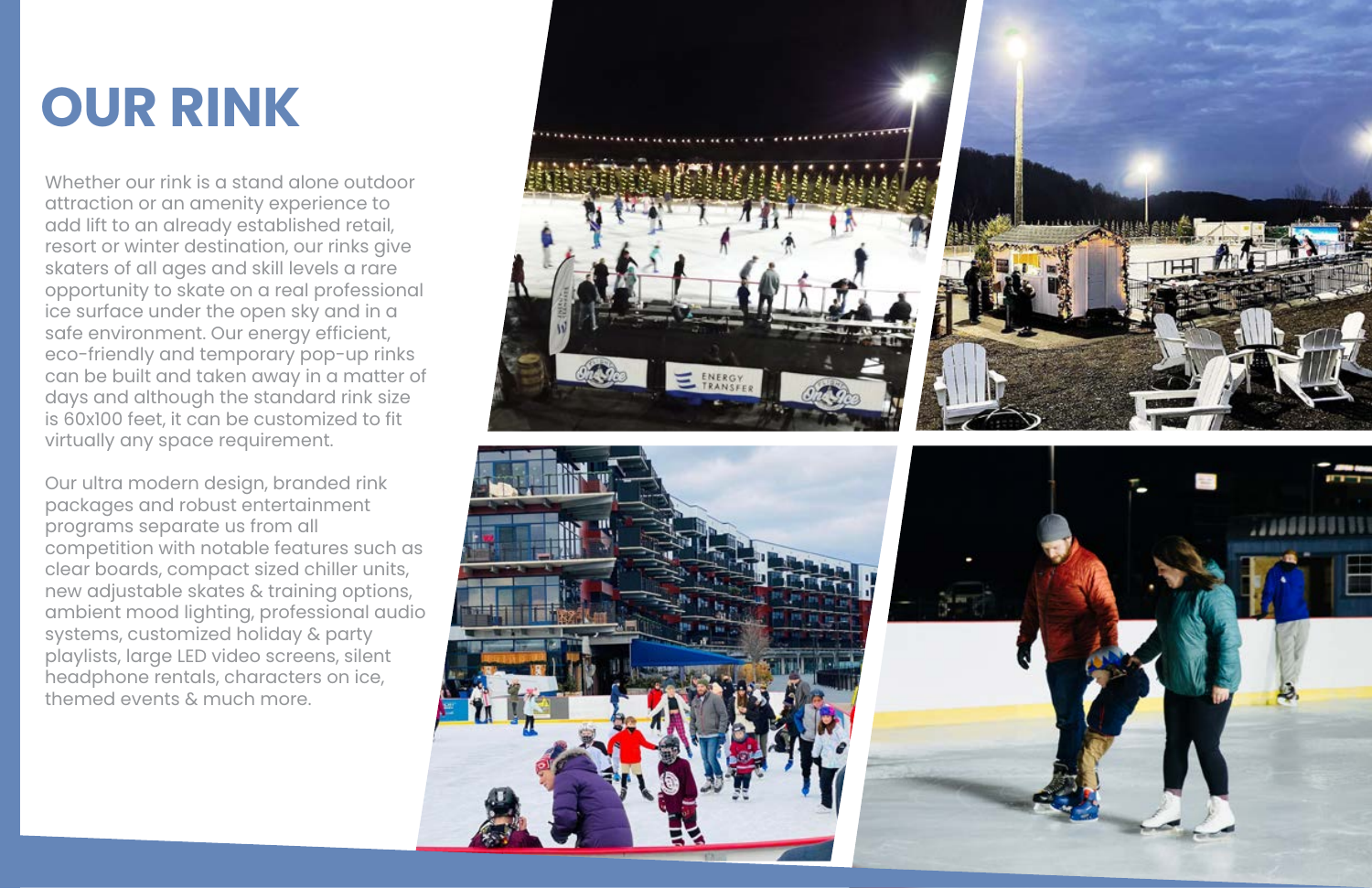# **BY THE NUMBERS**

### **Predictable Attendance**

With advanced ticketing making up **92%** of our total skating ticket sales we know days in advance which days will have the highest attendance. This makes it easy for venues to predict staffing and ordering needs each week.

**Over 20%** of all people that visited our ticketing website ended up **buying a skating ticket.**

### **If They Hear About It, They Come Out**

### **Consumers Are Willing To Travel For Flight On Ice**

Out of the 37,000 pre-purchased skating ticket attendees **42%** of them were from outside of the local area (20 mile radius)

### **The Locals Love Flight On Ice**

Almost 18,000 or **48%** of online ice skating tickets were pruchased by people within a 30 minute drive of our Delaware County ice rink. This doesn't include people who didn't skate and just came for dinner, drinks, entertainment, or even bought walkup tickets for skating at the box office.

### **People In Major Metropolitan Areas Will Travel For Fun**

With Philadelphia being 20 - 30 min away from our Delaware county rink, consumers from this top 10 city didn't mind making the trek to Delware County as **Over 20%** of all ticket buyers came from Philadelphia.

### **Flight On Ice Is Truly Fun For The Whole Family**

With **33%** of all admission tickets being **children** under 10 (this doesn't include 11-17) we can confidently say that Flight on Ice is the wholesome entertainment that families are looking for in the dead of winter.

### **A Large Food & Beverage Driver**

With an average check amount of **\$30**, most customers that come our winter wonderland end up taking advantage of the food and beverages available. With **66%** of them being **adults**, a large percentage of the patrons are consuming at least one alcoholic beverage.

### **You Can Expect Thousands Of Attendees Every Week**

At over **2,000** ice skating **attendees every week** you're sure to have record winter attendance numbers. Keep in mind this doesn't include the parents and friends that visit but do not skate which is roughly an additional 25%.















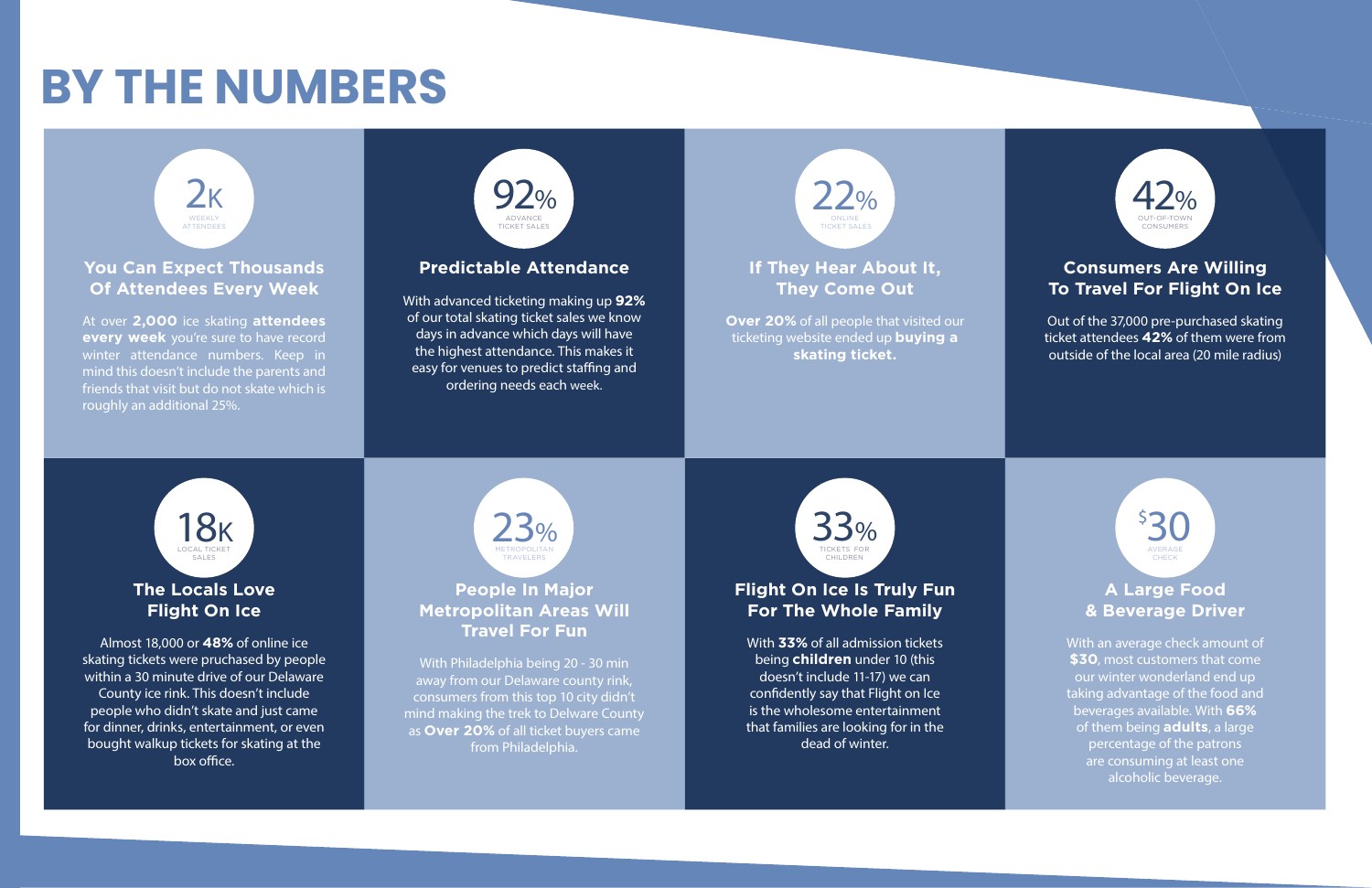# **ONLINE SURVEY RESULTS**

The rink was very spacious and I felt comfortable.

I wish I had found it earlier. this was great!

Our friends and family are still talking about how beautiful the night was. I rented two firepits, everyone skated, we had like maybe 20 guests or more and smores for dessert! It was a lovely night for my daughter's 30th birthday

Every one who worked there was professional and knowledgeable about the rink and how it operated, they greeted me with a smile and were always willing to help....I had not be on ice skates in 50 years and they taught me to enjoy iceskating again!!!!!!, they were so enthusiastic and cheerful, along with being very helpful, the owners of the rink should be very proud of everyone who worked there, safety was apparent and everyone was cooperative to management

I also live within walking distance to this location so I saw it every day as I drove by and have to see the staff did a great job with everything. Very nice addition to the neighborhood. The kids loved it.

This was such a great idea to have an outdoor skating rink so local, was so convenient!!

Love the idea and location. Especially liked the music playing

It was an enjoyable experience. No waiting time, purchased tickets on-line. Great location. Would return again.

The results below are the result of an online survey filled out by 172 people that visited a Flight on Ice skating location.





**90% of respondents said they would be returning to on our Flight on Ice rinks**

### Great anonymous comments by our respondents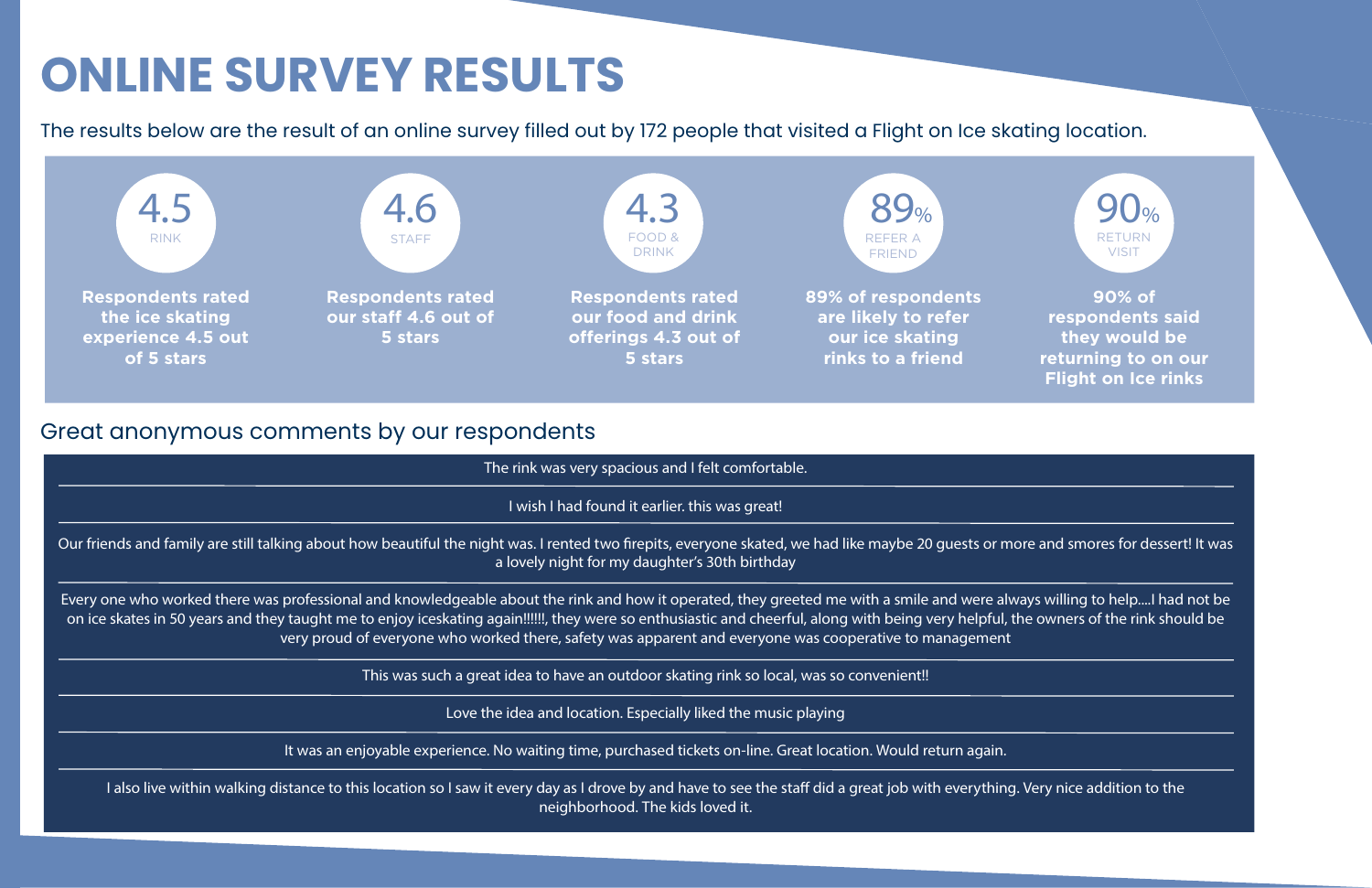# **SPONSORSHIP PACKAGES**

### **EXCLUSIVE CORPORATE NAMING RIGHTS**

- **• Title Sponsor**
- **• Presenting Sponsor**
- **• Hospitality Tent**
- **• Zamboni Logo Wrap**
- **• Instagram Photo Attraction**

### **PREMIUM BRANDING PACKAGES**

- **• Entrance Welcome Banner**
- **• Outer Rink Wrap**
- **• Admissions Hut**
- **• Skate Rental Area**
- **• Rink Perimeter**
- **• Fire Pit Garden**
- **• Entertainment Stage**
- **• Silent Headphone Logo & PSA's**
- **• Alcoholic Beverage Activation**
- **• Non-Alcoholic Beverage Activation**

### **PARTNERSHIP PACKAGES**

- **• F&B Concessions**
- **• Catering Operations**
- **• Marketing, Advertising, PR & Media Agency**
- **• Cross Promotional Opportunities**
- **• 501c3 Charitable Opportunities**
- **• Facility Rentals & Services**
- **• Landscape Design & Display**

### **A LA CARTE OFFERINGS**

- **• Ticket Allotments**
- **• Private Rink Rentals**
- **• Charity & Community Event Activations**
- **• PR, Marketing & Advertising Inclusion**
- **• Social Media Mentions**
- **• Email Newsletter Inclusions**
- 
- 
- 
- 
- 
- **• Public Service Announcements**



### **HYPER LOCAL SMALL BUSINESS PACKAGES**

- **• Inside Rink Dasher Board Signs**
- **• LED TV Screen Ad Rotations**
- **• Logo Inclusion on Website**
- **• Retail Vendor Space**
- **• F&B Vendor Space**
- **• Amusement & Game Area**
- **• Event Rentals**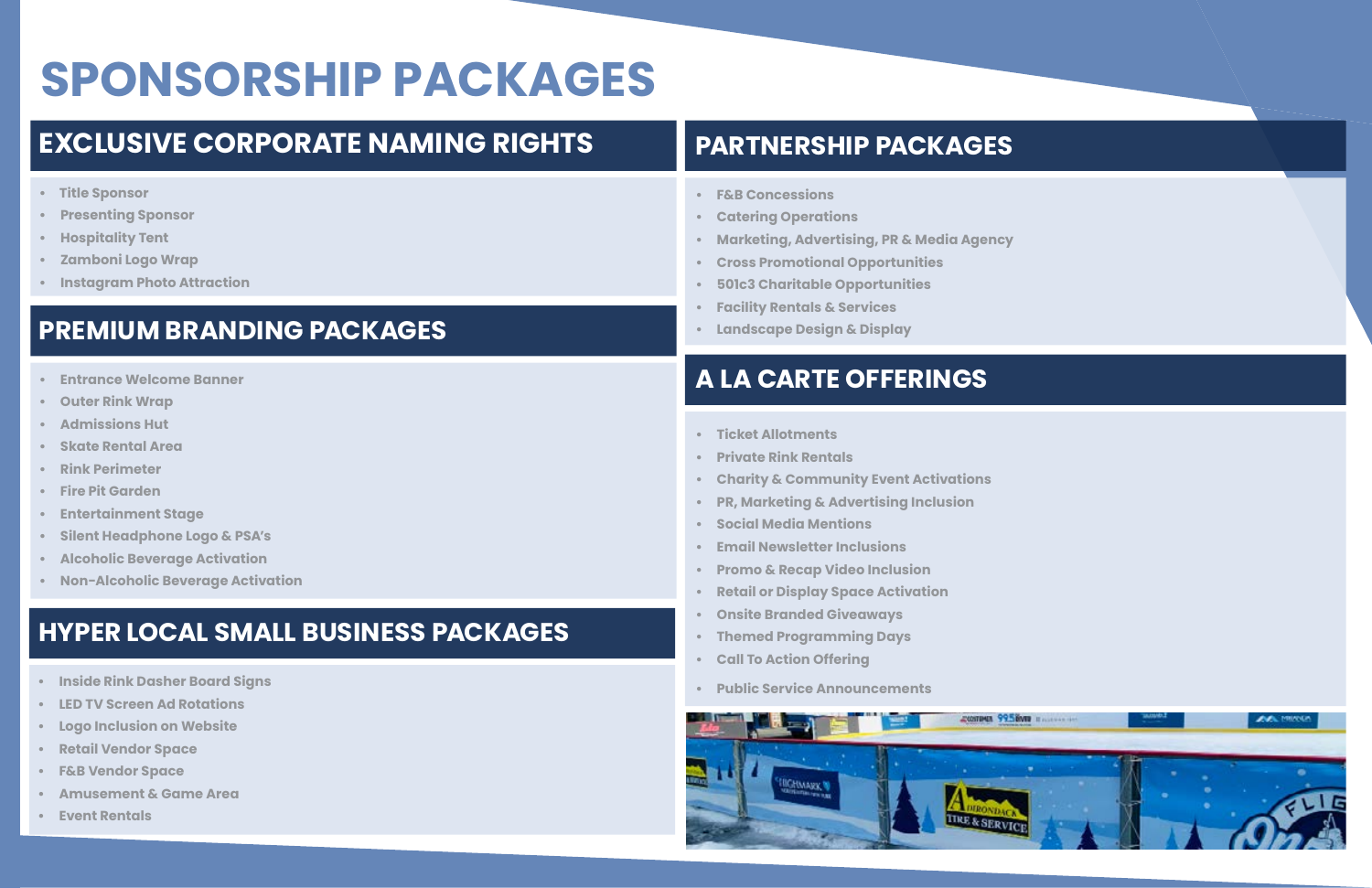## **PRESS COVERAGE**













 $N_{\text{isit}}$ 



# **DAILY TIMES MAIN LINE TODAY**